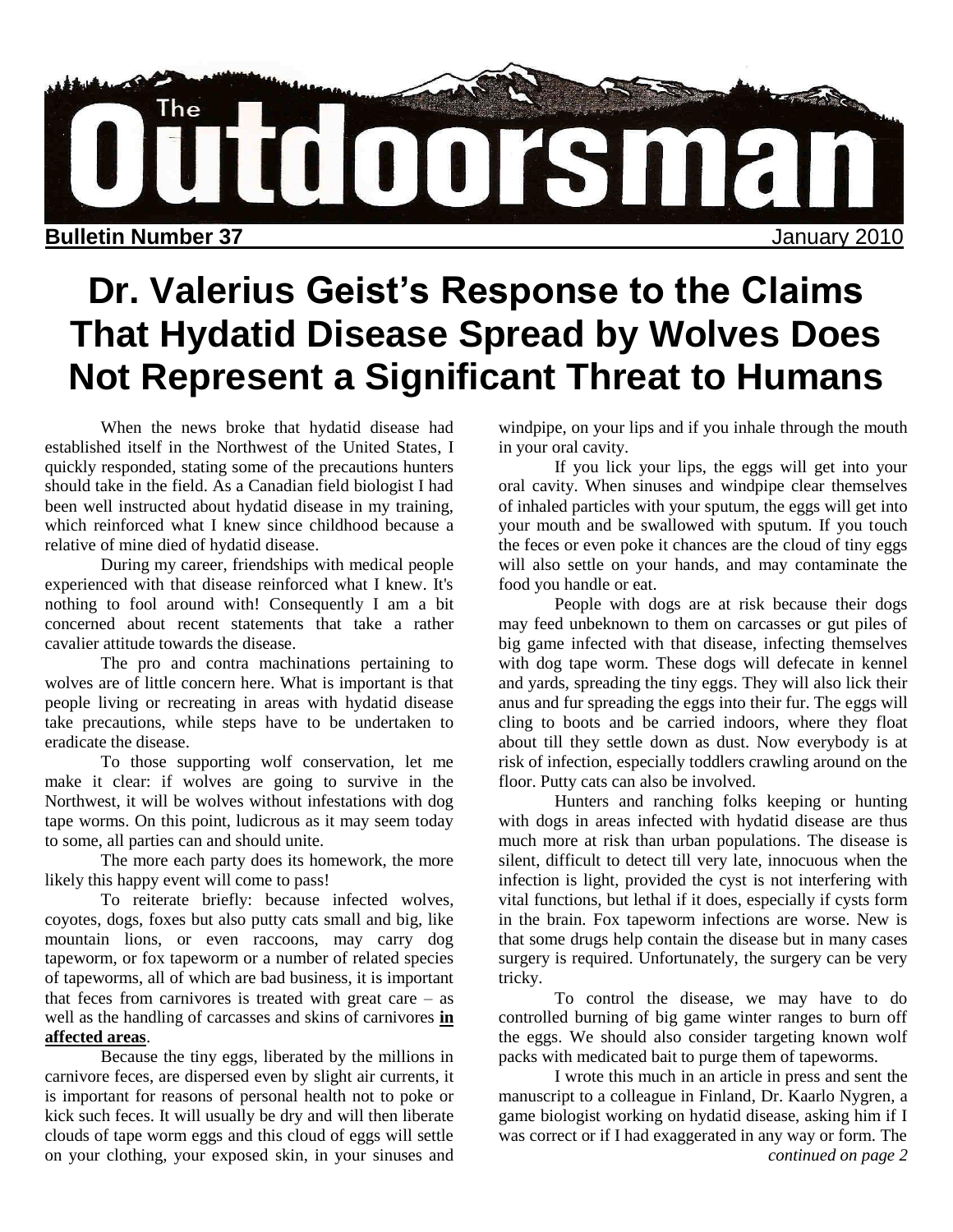Hydatid Disease – *continued from page 1*

following is his reply which confirms what I have written and also describes what happened when wolves infected with *E. granulosus* tapeworms were introduced into his area.

Valerius Geist, PhD. Professional Biologist Professor Emeritus of Environmental Science The University of Calgary

#### Dear Val,

I am indeed working on *Echinococcus granulosus*  even after my retirement (on) 1/3/2010, because it appeared to be spreading in my own home area, Karelia, both sides of the Fenno-Russian border. I am afraid it will not only affect our staple food and essential part of our heritage, moose, but also us directly.

Hunters, dog owners, forest workers, berry and mushroom pickers will indeed be in danger. I agree in all you told in your paper; none of it is exaggeration.

So far, the largest hydatid disease outburst was in the sixties and seventies in northernmost Lapland where it severely affected reindeer-keeping people. It came with the wolves.

I still remember dramatic articles of that period describing aerial extermination offensives against the wolves; never before or after that have we used aeroplanes with soldiers using "Suomi" submachine guns against wildlife! Wolf population was thinned out by all means.

I also have, among memories from my younger days, a radio program where the local Game Chief (we have 15 such in Finland) gave instructions how to shoot a wolf through the window - what gun and cartridges one should use and how close to the glass one should keep the barrel when the beast is watching through it.

After this (extermination) operation, much work and propaganda was needed to clean the reindeer herding dogs in and out. But it was done. Now, this new wolf wave brought the parasite in again.

Beginning from the reindeer area, findings gradually spread southwards along the eastern border. Last spring, I was asked to (examine) a moose found dead in the snow near Värtsilä, where we have an important border and customs station with about a million passengers annually coming and going.

The moose was almost hairless (for a reason we were unable to confirm) but it had hydatid cysts in many organs, particularly lungs.

I sampled the contents by injection needle and in a droplet placed on an objective glass, thousands of things like miniature human skulls with sharp teeth (my first impression!) were seen. This was the first case of *E.granulosus* for me. I have seen thousands of *Taenia* cysts in our moose after opening thousands of carcasses but this was something else. And it was in *my* moose herd.

I quickly organized a sampling in that game management unit (in which) the moose was found and in the neighbourhood also; hunters gave me a total sample from their bag for last year. We did lungs only and used official state vets to make it officially very clear.

It was shown that every 5th moose was carrying it in their lungs. Since liver seems to be among the very first organs normally affected, there may be an even higher prevalence than observed.

I told about our findings in a Swedish speaking radio program in Finland and it also was heard in Sweden. The chief of Swedish hunters association, Dr.vet.med. Torsten Mörner, commented and revealed that it has been found in Sweden also, after the re-appearance of wolves. Prof. Pjotr Danilov has started some kind of a program to find out the situation on his side of Karelia.

Last March, a large wolf was killed by hunters near the border on (the) Russian side. It had been seen on our side also several times and had caused fear only by its size. The weight measured soon after killing was 79 kilograms (174.2 pounds). We still seem to have some of that size alive.

It is no wonder why the Karelian Orthodox people living in villages feared wolves, killed them by all means but also considered dogs being not clean enough to be allowed inside human dwellings.

A dog in the village chapel, not to mention in monasteries, almost caused a burning and re-building of the house. At least thorough cleaning and religious rituals were needed.

One should also keep in mind, that in an orthodox home, a set of hand washing equipment near the door was as essential as icons on the opposite right-hand corner shelf. Before even greeting the people, the incoming person was supposed to wash his hands, dry them with a specially decorated towel, then make a cross sign with his right hand and bow towards the icon. Then, he was asked to step further.

Here, the homologies with other religious groups like Jews and Muslims automatically come to one"s mind. Do not eat pork (trichinosis danger!), do not drink or eat blood or you might die in bacterial poisons! Wash your hands to avoid hydatid disease!

Our hunters are just starting to understand what this all means. So do our veterinarians. The first concern of the lady dissecting our moose lungs was: "How should we publicize this without the risk that people start demanding all our wolver be killed?"

Best wishes for 2010.

Kaarlo Nygrén Game and Fisheries Research Institute Ilomantsi Game Research Station Ilomantsi, Finland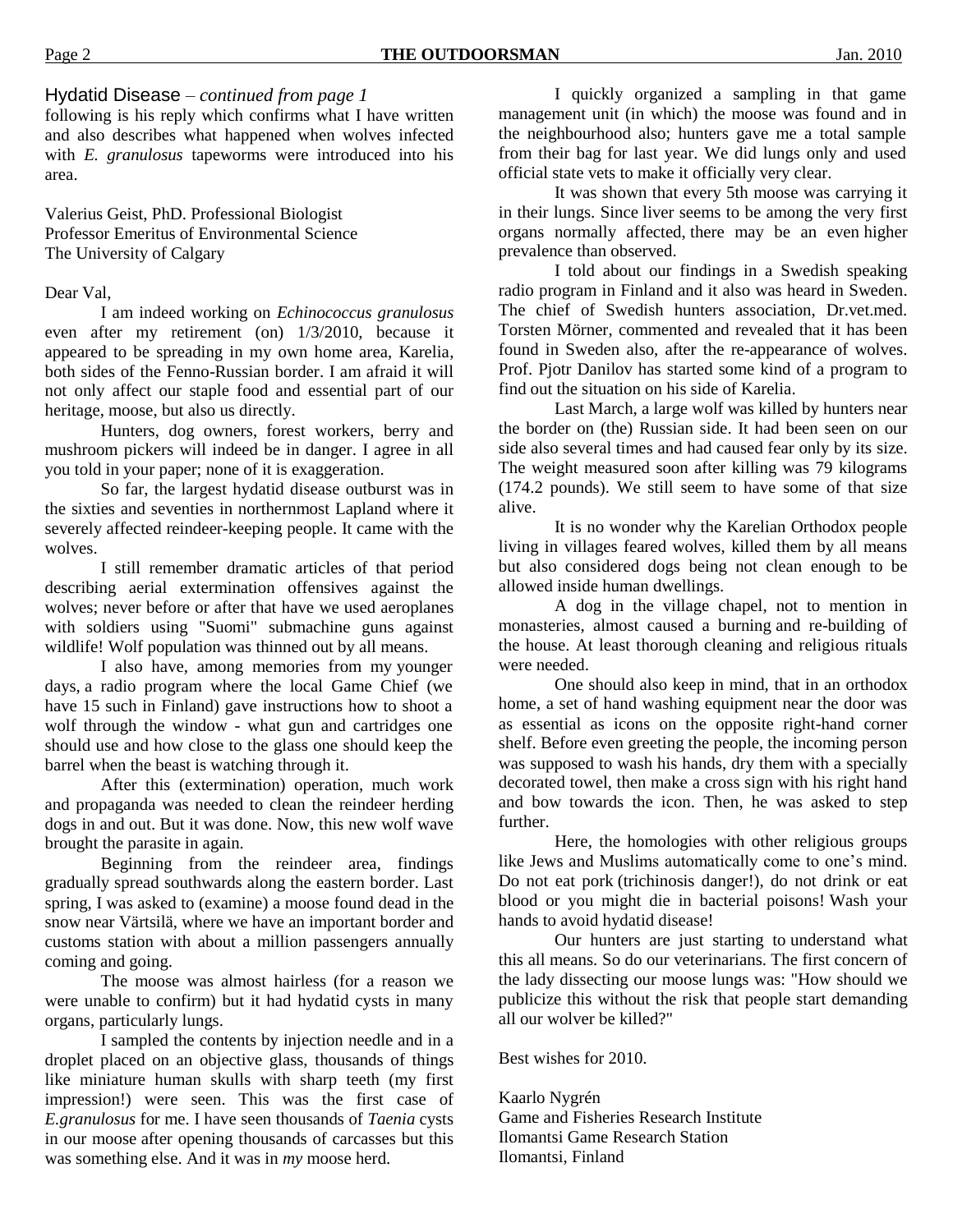# The Wildlife Disease Cover-Up That May Put You and Your Family at Risk

*By George Dovel*

When I was growing up, personal safety was pretty much a matter of using common sense and, if we were lucky, having a parent or others who were also older and more experienced teach us about life"s hazards. Now we rely on government "experts" to protect our health and well-being – but what happens when the experts ignore our welfare to promote an alien agenda that can harm us?

In the Dec. 2009 *Outdoorsman*, I exposed the four year cover-up by Idaho Dept. of Fish and Game (IDFG) and Montana Fish, Wildlife and Parks (FWP) officials of the fact that wolves are spreading a new strain of hydatid disease in both states. I anticipated the usual damage control propaganda and it wasn"t long in coming.

Two days after the internet version of that article was circulated in Montana, an article titled, "**Infestation in wolves poses no danger to humans, livestock, officials say**," appeared in the *Billings Gazette*. The article quoted three of the researchers who documented the existence of cystic hydatid disease in big game species in the two states and documented a massive infestation of the tapeworm that causes the disease in two-thirds of the wolf intestines they examined.

### **"More Deer and Elk Infected Than People Realize"**

FWP veterinarian Deborah McCauley said she doesn"t believe the *Echinococcus* tapeworm will have any harmful effect on the Montana's elk herds and added, "In ungulates it doesn"t cause a significant disease." In that Montana article, IDFG veterinarian Mark Drew refrained from commenting on the impact of the disease on elk and deer in Montana but said, "There are more deer and elk infected than people realize."

The study"s lead author, veterinary parasitologist William Foreyt of Washington State University, admitted he believed the parasites were brought in by the wolves transplanted from Canada and expressed amazement at the degree of infection. "I was absolutely shocked to see such a high prevalence," he said. "Some of these wolves had tens of thousands of tapeworms. They were massively infected."

#### **Study Author Claims Humans Have to Eat the Eggs in the Feces to Become Infected**

Although Foreyt admitted such high prevalence increases the possibility the tapeworm will spread, he said transmission of the tapeworm to humans or livestock is unlikely. "*For humans to contract the tapeworm, they would have to somehow come into oral contact with a wolf's feces*," he said.

In an apparent reference to Dr. Geist's warning he said poking around in dried wolf feces might release the eggs into the air, but said the person would have to ingest the eggs, not just inhale them, for the tapeworm to take root. "*You'd have to eat the eggs in the feces*," he insisted

But that is not true. Keeping your mouth closed and breathing through your nose will not prevent you from swallowing the eggs if they are in the air. The "motile cilia" found in the lining of our windpipe and air passages constantly sweep mucous with trapped dust, parasite eggs, bacteria, etc. up out of the lungs to the back of the throat where it is swallowed. (Geist personal communication)

And their claim in this and subsequent newspaper accounts, that only those animals grazing in the vicinity of wolf feces will ingest the eggs is similarly misleading. As each pile of fresh wolf feces begins to dry, the eggs, like weed seeds, are released and transported by wind, water and assorted mammals, birds and especially insects over what is often a considerable distance from the original site.

### **Foreyt – "It Really is Not Going to Affect People"**

A similar article in Idaho"s *Lewiston Tribune* nine days later mentioned my December 2009 article and Dr. Geist"s warning. Although Foreyt did not repeat his earlier claim that in order for humans to get the disease they would have to have oral contact with wolf feces, he was quoted as follows:

*"The news media have overblown this - that it is going to affect people and animals and it really is not. If this wildlife strain ever does affect people, they usually don't produce any serious problems."* 

To which IDFG veterinarian Drew added that *people diagnosed with the disease can be treated with medication*.

The first "expert" contradicted himself in the very next sentence and the second neglected to explain the circumstances when medication will help and, as is most often the case, when surgery is needed. Yet the reporter repeated the self-serving sound bites and ignored Dr. Geist"s explanation of the *facts* he provided.

### **Origin of the Claim That Sylvatic Disease is Mild**

Claims that the northern wild animal (sylvatic) strain of cystic hydatid disease does not cause serious problems in humans can be traced to two events:

a) The cysts normally grow slowly inside your body for months, years, or in some cases even several decades without any symptoms to indicate their presence.

b) A review of 101 reported cases in Alaska by Wilson et al published in 1968, indicated that *some* pulmonary (lung) cysts may rupture "naturally," or are otherwise treatable with medication rather than surgery.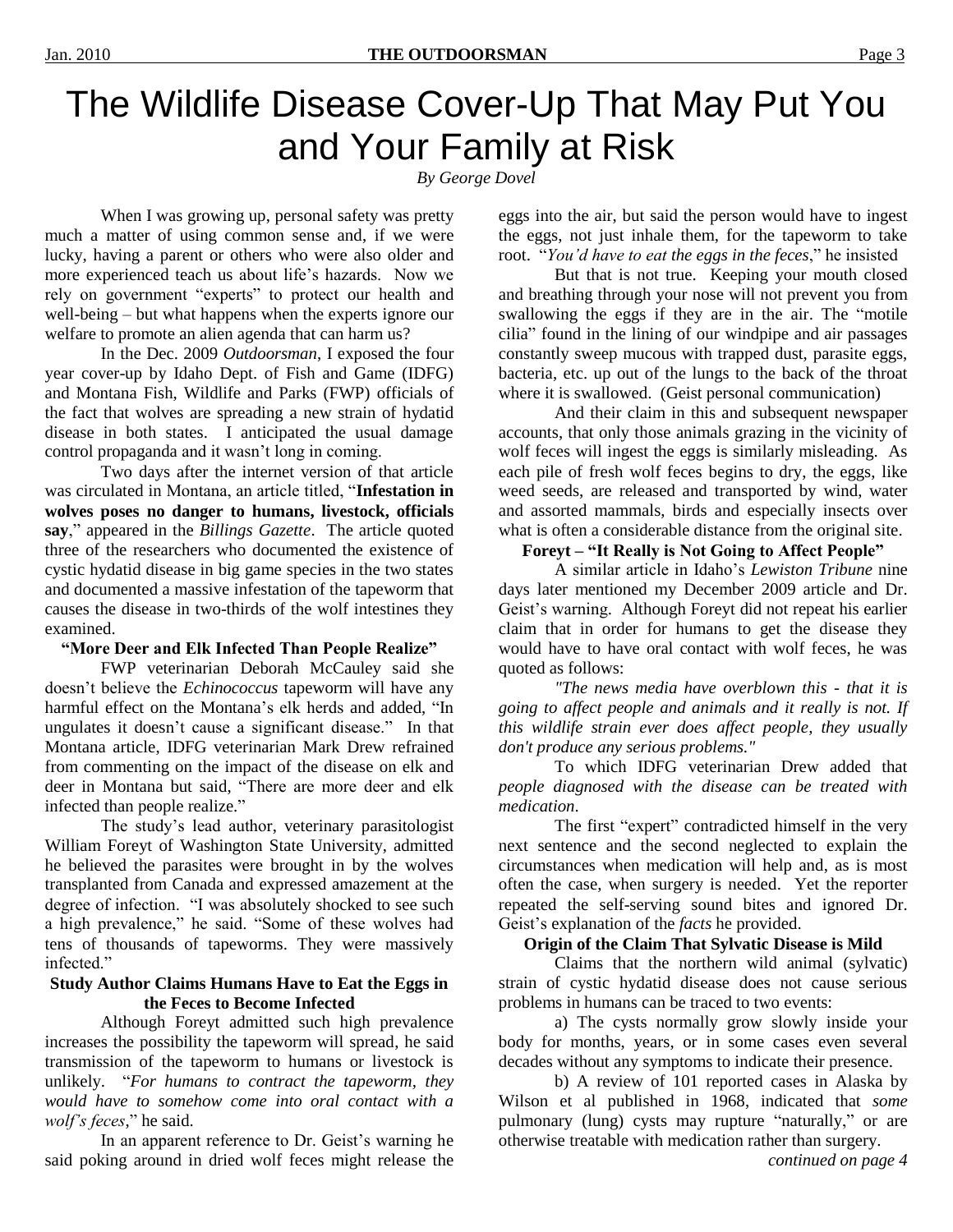### Disease Cover-Up – continued from page 3

More than 40 years ago when public health officials in Alaska were screening elderly Eskimos in an effort to detect tuberculosis in its early stages, chest X-rays revealed hydatid cysts in some of their lungs. None of these *pulmonary* cysts had produced *reported* symptoms, but several had ruptured with the infected person expectorating (hawking and spitting) the cyst contents.

Later, in 1973, Wilson reported that 30 of 36 lung cysts with no symptoms responded to medication without surgery and speculated that sylvatic cysts in the lungs may be less severe than those reported from "pastoral" strains (involving dogs and domestic sheep). The review suggested that most such cases in the lungs could be treated successfully with medication and that complications from the half of the cysts that ruptured were less severe in the long term than might have occurred with surgical removal.

At the time, it was assumed that most patients with hepatic or abdominal cysts were asymptomatic (without symptoms) and were never diagnosed. Educating Alaska residents to not feed uncooked meat or offal to their dogs, and the change from dog teams to snow machines by Eskimos probably contributed to the sharp decline in reported cases of human hydatid disease in Alaska.

### **Two Out of Three Recent Cyst Infections Were Severe**

From the mid 1950s through 1990, more than 300 cases of hydatid disease were reported in Alaska alone yet from 1990-1999 only three cases were reported. Two of those three cases occurred in 1999, with the first resulting in death and the second requiring a 30-day hospitalization involving delicate medical procedures to reduce the danger from surgery. It was followed by surgical removal and daily medication for 12 months following the surgery.

The first patient, a 51-year-old Caucasian woman, typically had no symptoms and the cyst was discovered by a physician during a physical examination. The lump detected on her abdomen was not tender and by using ultrasound, was diagnosed as a *simple* cyst on her liver.

A consulting surgeon and gastroenterologist agreed not to pursue further diagnostics or treatment due to lack of symptoms (pain, fever, etc.) and no evidence that it was a *hydatid* cyst. Three months later the woman began to experience pain and three days later she suddenly died.

## **Cases Don't Fit Pattern Described by Biologists**

The medical examiner determined the cause of death was probable anaphylactic reaction (shock) related to leakage of a hepatic *Echinococcus* cyst. Many daughter cysts, brood capsules and tapeworm larvae indicated a dangerous condition that is not supposed to happen in the sylvatic strain according to some wildlife biologists.

The second patient, a 17-year-old native woman from Southeast Alaska had two cysts on her liver when she entered the hospital after experiencing symptoms for eight days. Her 103-degree fever could not be lowered and she was transferred to a larger hospital for treatment.

The cysts were compressing the gall bladder and stomach and, as with the older woman, one cyst had leaked fluid. Neither victim fit the "classic" pattern of exposure to sled dogs but both lived not far from moose and wolf populations, and one had the neighbor"s dogs visiting her yard while the other had small dogs living in her house.

A discussion of these two cases by the eight specialists that were involved in every phase from treatment to confirming the sylvatic strain with genetic testing at an Australian facility, can be seen at: [http://www.ajtmh.org/cgi/reprint/66/3/325.pdf.](http://www.ajtmh.org/cgi/reprint/66/3/325.pdf) The paper emphasizes:

"Most reviews of "benign" echinococcosis in Alaska were of pulmonary cysts discovered incidentally in older persons during TB screening programs. Because many of the earlier cases discovered incidentally were asymptomatic, a detection bias could have given the appearance that *Echinococcus* cysts grew quietly without consequences."

#### **Studies Show Sylvatic Hydatid Disease Treatment Just as Complex as Dog-Sheep Version**

In recent, far more representative medical reviews of hydatid disease patients conducted at teaching hospitals in Winnipeg and Edmonton, the number of *sylvatic* disease patients with liver cysts equaled or exceeded the number with lung cysts. Because these reviews did not include a non-representative sampling of elderly Eskimos with calcified lung cysts that were resolving (as the 42-year-old review had) the character of nearly all of the cysts in these studies could hardly be described as "benign."

A paper, published in "The Canadian Journal of Infectious Diseases," reviewed case histories of patients treated for the sylvatic strain of cystic hydatid disease at two hospitals in Winnipeg from Jan. 1987 through Dec. 1997. The review excluded patients who came from places where they might have been infected with the pastoral (domestic dog/sheep) strain and also excluded patients treated for the more deadly *E. multilocularis* tapeworm disease called "Alveolar Echinococcocis."

Of the 17 sylvatic cases of hydatid disease treated, seven had lung cysts, seven had liver cysts, one had cysts in both lungs and liver and two had cysts in the spleen. Twelve were treated with surgery alone, two more with a combination of needle aspiration (suction) and surgery, and three received no curative treatment. One of the three had the cyst rupture later and was treated with medication and the other two did not return for follow-up examination.

An 18-year-old aboriginal woman had a cyst on her liver measuring 10-1/4 inches in diameter and was experiencing loss of appetite, severe pain, swelling and jaundice. Surgery could not be attempted until internal pressure from the cyst causing complications was relieved so a catheter was inserted through the skin and nearly four gallons of fluid was drained from the cyst over a two-week period. Then a combination of surgery and careful suction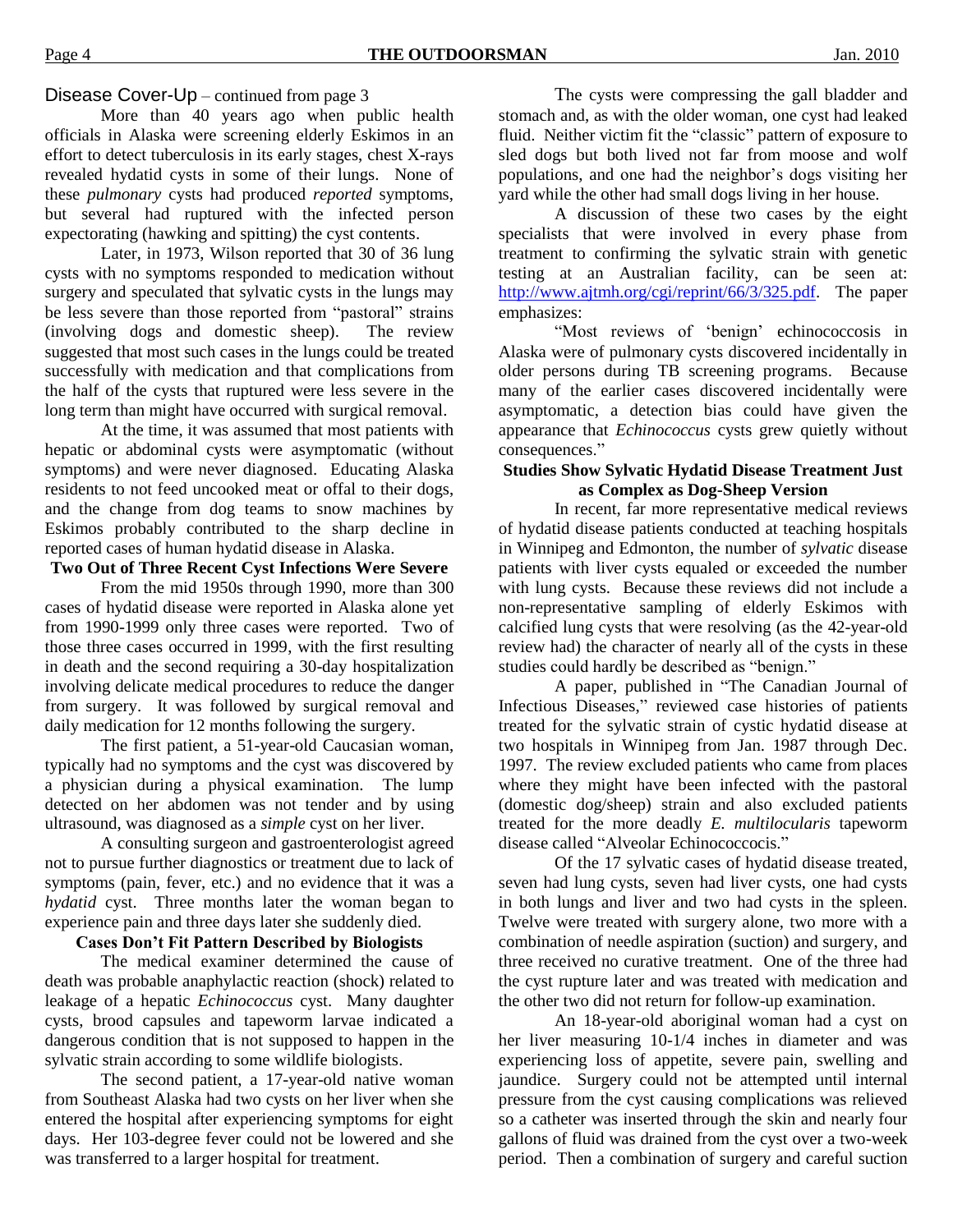of cyst contents was successful and the patient recovered following several months of daily medication.

The conclusion of this report published in the Canadian Journal of Infectious Diseases was: "Cystic hydatid disease is an uncommon infection in northern North America, but is similar in clinical manifestations to disease acquired in sheep-raising areas." The report also stated: "In the sylvatic variety, lung cysts may be more common. Most cysts are asymptomatic and are only discovered during investigations for other complaints. However, they may cause considerable pain, become infected and lead to anaphylactic shock, although rarely" (plus a list of other medical complications – see at: <http://www.ncbi,nlm.nih.gov/pmc/articles/PMC2094814>.)

A similar medical review of 42 patients hospitalized in Edmonton with echinococcal disease symptoms from 1991 to 2001, also included only known or suspected infections from the sylvatic strain of *E. granulosus.* Of 22 patients in which the specific disease was confirmed initially, 40% had lung cysts and 50% had liver cysts.

These patients ranged in age from 5-87 years and 32% had surgical removal combined with medical treatment, 27% had surgical removal alone, 18% had cyst aspiration, one had medical treatment alone and 18% received no corrective treatment.

Although the outcome of the patients was said to be generally good, significant pre-operative complications included two cyst ruptures infecting the bronchus, three infections of lung or liver cysts, and obstructive jaundice. Major complications after surgery included leakage of bile and of fluid from the lungs, wound infection, and abdominal bleeding requiring liver transplant.

The title of this review report was: "**Echinococcal disease in Alberta, Canada: more than a calcified\* opacity**." (\*in a CT Scan the presence of a calcified cyst wall is suggestive of an inactive cyst such as those reported in some elderly Eskimos during the 1960s). In both this review and the review of sylvatic hydatid disease in the Winnipeg hospitals, significant complications often occurred despite the presence of calcification.

For example, five days after the birth of her baby a 28-year-old patient had pneumonia-like symptoms that did not respond to medication. Calcified hydatid cysts in the tongue cavity and one lung were discovered and surgically removed which resolved the problems.

Other case histories reveal that childbirth or a blow received during contact sports have ruptured a cyst which then necessitated surgical removal. Whether the cysts are sylvatic or pastoral in origin, calcified or actively growing, they can exist without symptoms in the human body for years and suddenly create a life-threatening circumstance.

The Calgery report, which can be seen at: [http://www.biomedcentral.com/1471-2334/5/34,](http://www.biomedcentral.com/1471-2334/5/34) included the following statements in its summary:

"In comparing the clinical features and outcome of Canadian-born patients (presumed to have the sylvatic variant of *E. granulosus*) and foreign-born patients (who could have any type of *Echinococcus* infection), no differences were noted."

"A previous study from northern Canada and the United States described hepatic involvement in 71% of cases and pulmonary involvement in only 7% of cases. Previous reviews suggested that pulmonary cysts are more common in children and young adults while hepatic cysts are more common in older persons, which is compatible with our findings."

#### **Early Detection Essential to Prevent Complications**

Treatment at the Children"s Hospital in Vancouver of three children aged 9-12 with single lung cysts reflects the conclusion that identification of hydatid cysts before they grow large enough to damage the organ is necessary to prevent complications. Two of the cysts responded to six months of treatment but the third fist-size cyst resulted in infection and surgical removal the damaged lobe after nine months.

Both of the reports emphasized the necessity to differentiate between a hydatid cyst on the liver and others such as simple cysts. Although this diagnosis may entail a degree of risk, they suggested pursuing it in areas where hydatid disease is known to exist.

They also pointed out that the number of cystic hydatid disease patients infected with the pastoral (domestic) strain of E. in Canada has decreased for several decades with recent increases in the number of patients infected with the sylvatic (wild animal) strain. But the authors in both studies felt the number of reported cases does not reflect the extent of infections in humans.

The Alberta study reported that efforts to worm concentrations of infected foxes with bait had been used to reduce infections, but said this was not considered practical in a vast country such as Canada. They reasoned that the extensive period between the time a human is infected and the point when the disease erupts with symptoms in some people prevents identification of the mode of infection.

"Conclusion: Until our understanding of the modes of transmission of ED improves, education of the public about this relatively rare disease is unlikely to be effective. Therefore, from a public health perspective, the emphasis must be on further progress in management of this disease, which will require increasing awareness on the part of physicians regarding the multitude of presentations, improved diagnostics, and further study of long-term outcomes with different treatment modalities."

(NOTE: A comparison of these statements from medical doctors whose agenda is to protect private citizens from disease, with the statements from wildlife officials whose agenda is to protect wolves and their parasites from private citizens, is revealing. – ED)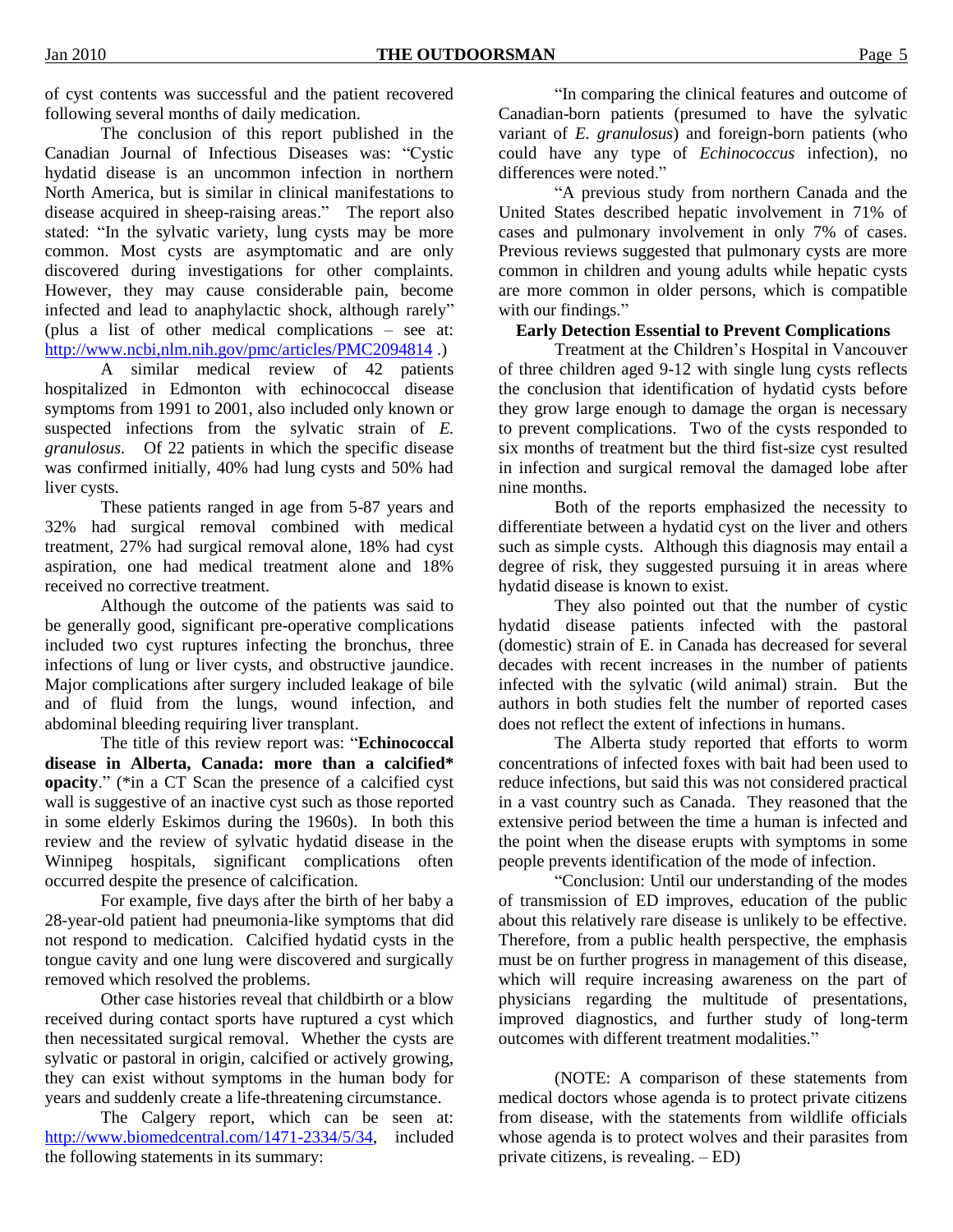## IDFG "White Paper" Response to Concerns About Wolves Introducing New Strain of Hydatid Disease

*By George Dovel*

During the third week in January, I received a copy of the following well-circulated email from Idaho Dept. of Fish and Game Panhandle Region Supervisor Chip Corsi to the Panhandle Region employees he supervises:

"Some of you may have seen the latest from George Dovel"s "The Outdoorsman". Based on Mark"s (*IDFG veterinarian Mark Drew*) assessments (attached), human health risk is quite low, provided you avoid consuming things like canid feces and uncooked organs; and I think suggests Dovel"s interpretation is more than a bit sensationalized. If you are handling wolves or coyotes, wear gloves. Risk to humans does not appear to be any greater than with other parasites found in wildlife that we, and hunters/trappers, routinely handle."

At the risk of being accused of using this page for a personal rebuttal, I shall point out that here"s a biologist who drew \$84,000 in wages plus liberal benefits in FY 2009, yet who is willing to ignore biology in order to divert attention from the real issue. By concealing the fact that a *new strain* of *E. granulosus* tapeworm was contaminating tens of thousands of square miles of Idaho during the past four years, IDFG caused irreparable harm.

It put an unknown number of Idahoans at risk of being infected with a new strain of hydatid disease, including the Panhandle Region IDFG employees under Corsi's supervision. The Department's warning to wear gloves resulted from the truth finally being exposed, but it came four years too late. And Corsi"s inference that we must eat canine feces to become infected has generated emails from veterinarians in several states asking if Idaho biologists are really that dumb.

#### **IDFG Officials Ignore CDC Warning**

The National Center for Disease Control (CDC) in Atlanta issued a fact sheet on *Aveolar Echinococcocis* (AE), the other variety of Echinococcocis disease that also exists in Montana, and is spread to humans by the *E. multiclocularis* tapeworm which infects rodents and humans rather than big game and humans. The fact sheet, dated September 23, 2004, includes the following warnings applicable to both tapeworms whose eggs look exactly the same and are spread in exactly the same fashion:

Don"t touch a fox, coyote, or other wild canine, dead or alive, unless you are wearing gloves.

After handling pets, always wash your hands with soap and warm water.

Do not collect or eat wild fruits or vegetables picked directly from the ground. All wild-picked foods should be washed carefully or cooked before eating.

"Because wild coyotes, foxes, and wolves are being trapped and transported to states where *E. multilocularis* has not previously been found, there is increased risk of spreading the disease to animals and humans."

#### **IDFG "White Paper" Claims Potential for Human Exposure is "Relatively Low"**

In the "White Paper" provided to the Idaho Legislature by IDFG Veterinarian Mark Drew and the Idaho Dept. of Agriculture, the view that Hydatid disease does not represent a serious threat to residents of Idaho and Montana mirrors the opinion expressed by Dr. Robert Rausch. In several published papers he considers the disease a threat only to indigenous (native) people who live with dogs in unsanitary conditions.

Rausch, a Professor Emeritus at the University of Washington, was the expert who identified the parasites in the study of Idaho and Montana wolf lower intestines conducted by Drew, Foreyt et al. He also participated in the review of 101 cases of cystic hydatid disease in Alaska published in 1968 by Wilson et al discussed in another article in this issue.

If you have already read that article, you will recall the authors in the Edmonton and Winnipeg reviews of medical case histories were critical of the 1968 study because the subjects had no symptoms and were not seeking medial treatment. Like them, most people infected with hydatid disease have the cysts growing inside them for 10-15 years before they either grow large enough to create problems or rupture.

During that extended period the cysts can be described as "benign" but eventually some of them will become painful and a few will cause sudden death. Unless an autopsy is performed the real cause of death may never be known.

On January 25, 2010 I emailed a copy of the "white paper" provided to the Legislature to Dr. Valerius Geist and asked for his comments. The following is his response which should be read carefully by everyone:

#### Dear Friends,

The important point about *Echinococcus granulosus* is not that it is a threat to hunters or biologists in the field, as spreading a bit of sensible know-how about proper sanitary measures will reduce chances of infections.

The problem with hydatid disease is that it is transmitted to dogs in rural areas, and that sanitary measures then are difficult to implement. When the *continued on page 8*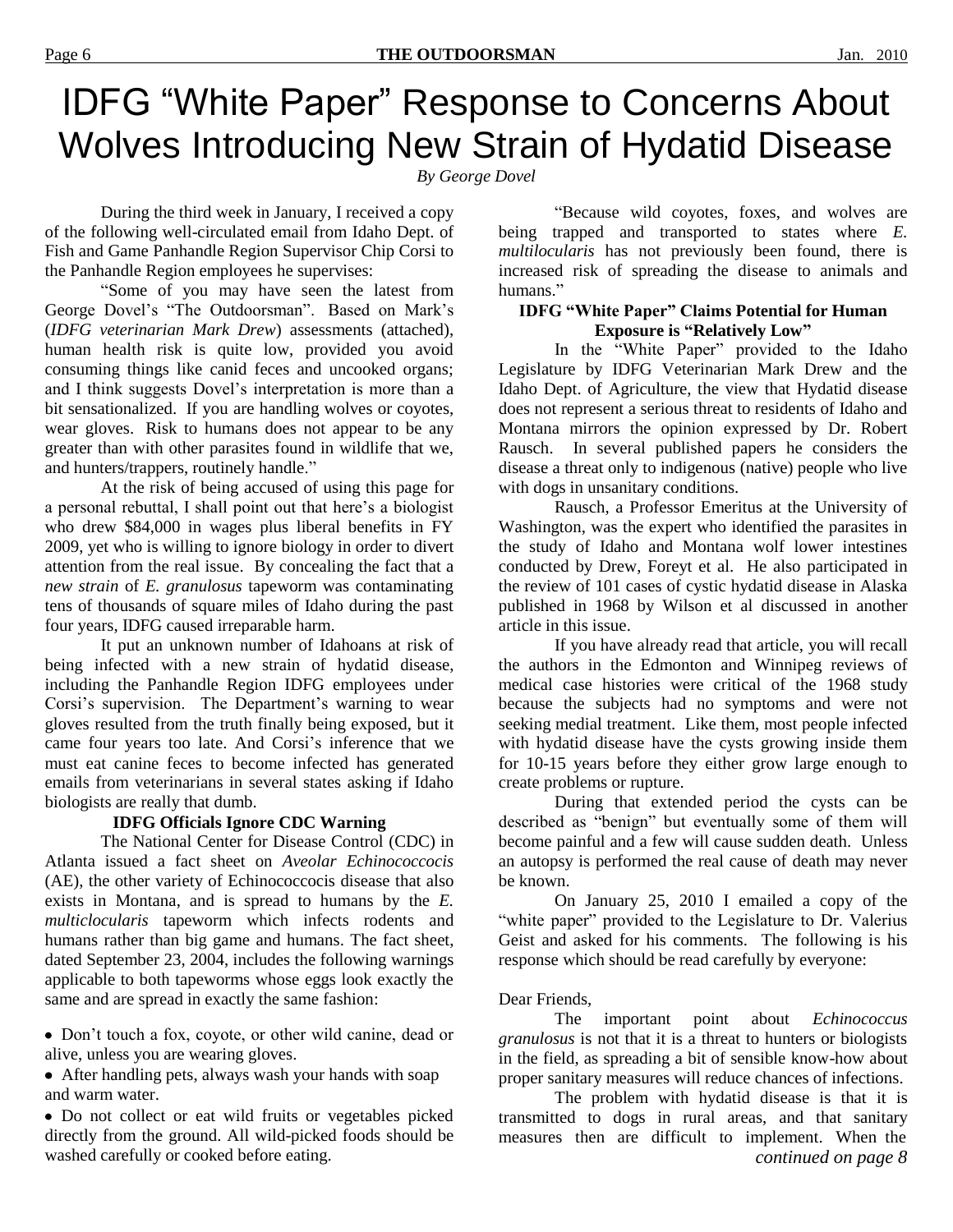



**IDAHO FOR WILDLIFE News Bulletin No.3** 

#### **MISSION STATEMENT**

"To protect Idaho's hunting and fishing heritage. To fight against all legal and legislative attempts by some animal rights and antigun organizations that are attempting to take away our rights and freedoms under the constriction if the United States of America. To hold all Federal and State Agencies who are stewards of our wildlife accountable and ensure that true science is used as the primary role for our wildlife management."

How would you like to be taking a quiet walk with your dog around your home place and find your dog rolling in wolf or dog scat, feces or what ever you want to call it? At that point you and your dog could be contaminated with E. granulosus eggs. (Tapeworms for short). This is how wolves and this parasite are coming to our local communities. Read below!!!!!!!!!

COEUR d'ALENE, IDAHO-Tom and KJ Torgerson have seen all kinds of wildlife outside their Fernan Hill home, but they have never encountered wolf tracks, until now. The tracks were found in the snow outside their home, near the garage, patio and front door. PRIEST LAKE, IDAHO—Man shot wolf that was patrolling the neighbor hood where kids were at play. BOVILLE, IDAHO—A wolf has been seen around town, school, City Park. IDFG has been called, wolf still there. SUN VALLEY, IDAHO— Wolves around town chasing elk, been in peoples yard. WOLVES WATCHING KIDS AT THE SCHOOL BUS STOP IN KAMIAH **IDAHO.** THE LIST JUST GOES ON AND ON. This entire happening around where people and pets recreate. 90% of the wolves tested in these areas have tapeworms that can be passed to all livestock, pets' wildlife and humans.

Your Idaho Fish and Game and the IDFG Commissioners received this report of the tapeworm infestation in 2006 and failed to inform the public of the danger about you hiking or hunting in your favorite wooded area.

We have another friendly parasite that wolves carry and are known to be here in the Northwest. Wolves are infecting livestock and wildlife in Minnesota. I am sure it is here; we just haven't seen it yet as there have been no studies done by our State Agencies. The name of this little jewel is (Neospora caninum). Google it up and see what you find.

Another fine disease that wolves and dogs spread, along with coyotes, fox, skunks, kitty cats, big and small. The name is Cutaneous anthrax. This form of anthrax enters your body through a cut or other sores on your skin. It's by far the most common form of the disease. It's also the mildest—with appropriate treatment, cutaneous anthras is seldom fatal. Symptoms of the disease include. A RAISED, ITCHY BUMP RESEMBLING AN INSECT BITE THAT QUICKLEY DEVELOPS INTO A PAINLESS SORE WITH A BLACK CENTER. ALSO SWELLING IN THE SORE AND NEARBY LYMPH GLANDS. IT IS POSSIBLE THAT THIS HAS **HAPPENED IN IDAHO.** 

#### **CHAPTERS ALREADY FORMED.**

BURLEY, MINI CASA CHAPTER. CONTACT GEORGE WARREL 208-312-0369, BILL STABLEY 208-431-0823 SNAKE RIVER CHAPTER. BRYAN SPRAGUE 208-317-5785, MIKE OTTESON 208-233-6700 WOOD RIVER CHAPTER, DALETHORNOK 208-847-5136 BONNERS FARRY CHAPTER, KEVIN KEMP 406-363-5741

**NEW CHAPTERS FORMING.** 

MOSCOW IDAHO, FEB. 15TH TIA AND ADAM STAGG 208-885-4213 OR 208-875-1347 **COEUR d'ALENE BOB BALSER 208-687-9262** 

SALMON RIVER, BELVIEW, LEWISTON, GRANGEVILLE, OROFINO COMING SOON. IF YOU ARE INTERESTED IN JOINING A CHAPTER OR FORMING ONE GIVE ME JIM HAGEDORN A CALL 208-883-3423 OR ANY OF THE ABOVE MEMBERS.

LIKE UNCLE SAM, WE NEED YOU. JOIN NOW. JIM HAGEDORN, IDAHO FOR WILDLIFE 208-883-3423